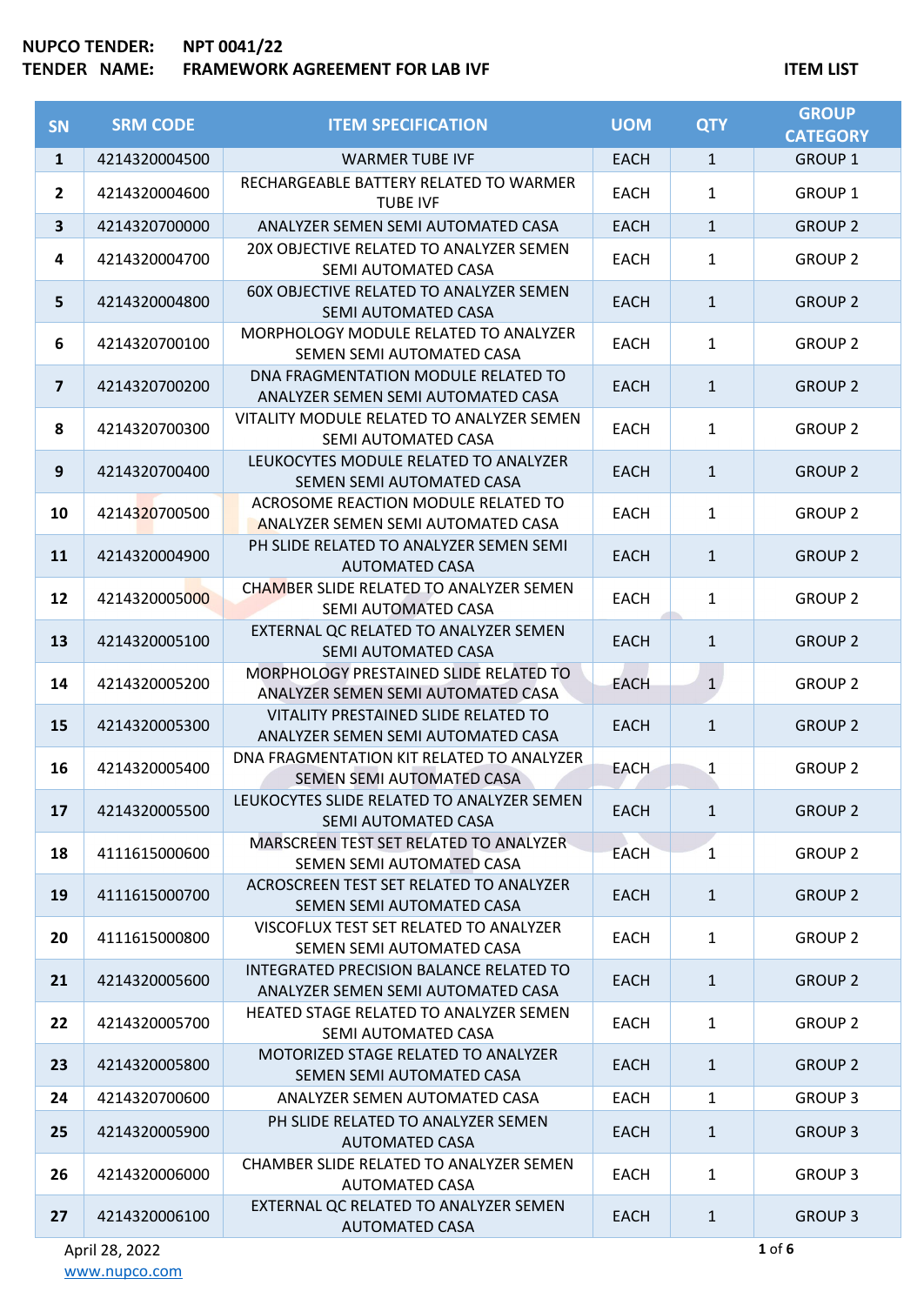## **NUPCO TENDER: NPT 0041/22**

# TENDER NAME: FRAMEWORK AGREEMENT FOR LAB IVF **ITEM AGES**

| SN | <b>SRM CODE</b> | <b>ITEM SPECIFICATION</b>                                                                  | <b>UOM</b>  | <b>QTY</b>   | <b>GROUP</b><br><b>CATEGORY</b> |
|----|-----------------|--------------------------------------------------------------------------------------------|-------------|--------------|---------------------------------|
| 28 | 4214320006200   | MORPHOLOGY PRESTAINED SLIDE RELATED TO<br>ANALYZER SEMEN AUTOMATED CASA                    | EACH        | $\mathbf{1}$ | <b>GROUP 3</b>                  |
| 29 | 4214320006300   | VITALITY PRESTAINED SLIDE RELATED TO<br>ANALYZER SEMEN AUTOMATED CASA                      | <b>EACH</b> | $\mathbf{1}$ | <b>GROUP 3</b>                  |
| 30 | 4214320006400   | DNA FRAGMENTATION KIT RELATED TO ANALYZER<br>SEMEN AUTOMATED CASA                          | <b>EACH</b> | $\mathbf{1}$ | <b>GROUP 3</b>                  |
| 31 | 4214320006500   | LEUKOCYTES SLIDE RELATED TO ANALYZER SEMEN<br><b>AUTOMATED CASA</b>                        | <b>EACH</b> | $\mathbf{1}$ | <b>GROUP 3</b>                  |
| 32 | 4111615000900   | MARSCREEN TEST SET RELATED TO ANALYZER<br>SEMEN AUTOMATED CASA                             | <b>EACH</b> | $\mathbf{1}$ | <b>GROUP 3</b>                  |
| 33 | 4111615001000   | ACROSCREEN TEST SET RELATED TO ANALYZER<br>SEMEN AUTOMATED CASA                            | <b>EACH</b> | $\mathbf{1}$ | <b>GROUP 3</b>                  |
| 34 | 4111615001100   | VISCOFLUX TEST SET RELATED TO ANALYZER<br>SEMEN AUTOMATED CASA                             | <b>EACH</b> | $\mathbf{1}$ | <b>GROUP 3</b>                  |
| 35 | 4214320006600   | INTEGRATED PRECISION BALANCE RELATED TO<br>ANALYZER SEMEN AUTOMATED CASA                   | <b>EACH</b> | $\mathbf{1}$ | <b>GROUP 3</b>                  |
| 36 | 4214320006700   | <b>WORKSTATION IVF SMALL</b>                                                               | <b>EACH</b> | $\mathbf{1}$ | <b>GROUP 4</b>                  |
| 37 | 4214320006800   | EXHAUST HEPA FILTER RELATED TO<br><b>WORKSTATION IVF SMALL</b>                             | <b>EACH</b> | $\mathbf{1}$ | <b>GROUP 4</b>                  |
| 38 | 4214320006900   | <b>DOWNFLOW HEPA FILTER RELATED TO</b><br><b>WORKSTATION IVF SMALL</b>                     | <b>EACH</b> | $\mathbf{1}$ | <b>GROUP 4</b>                  |
| 39 | 4214320007000   | FOOT PEDAL RELATED TO WORKSTATION IVF<br>SMALL                                             | <b>EACH</b> | $\mathbf{1}$ | <b>GROUP 4</b>                  |
| 40 | 4214320007100   | SUPPORT STAND 800-850 MM RELATED TO<br><b>WORKSTATION IVF SMALL</b>                        | <b>EACH</b> | $\mathbf{1}$ | <b>GROUP 4</b>                  |
| 41 | 4214320007200   | SUPPORT STAND 900-950 MM RELATED TO<br><b>WORKSTATION IVF SMALL</b>                        | <b>EACH</b> | $\mathbf{1}$ | <b>GROUP 4</b>                  |
| 42 | 4214320007300   | <b>BUILT IN MICROSCOPE RELATED TO</b><br><b>WORKSTATION IVF SMALL</b>                      | EACH        | 1            | <b>GROUP 4</b>                  |
| 43 | 4214320007400   | <b>BUILT IN HEATED GLASS RELATED TO</b><br><b>WORKSTATION IVF SMALL</b>                    | <b>EACH</b> | $\mathbf{1}$ | <b>GROUP 4</b>                  |
| 44 | 4214320007500   | <b>BUILT IN INCUBATOR RELATED TO WORKSTATION</b><br><b>IVF SMALL</b>                       | <b>EACH</b> | $\mathbf{1}$ | <b>GROUP 4</b>                  |
| 45 | 4214320007600   | HEATED SURFACE 90 MM <sup>2</sup> RELATED TO<br><b>WORKSTATION IVF SMALL</b>               | <b>EACH</b> | $\mathbf{1}$ | <b>GROUP 4</b>                  |
| 46 | 4214320007700   | HEATED SURFACE 180 MM <sup>2</sup> RELATED TO<br><b>WORKSTATION IVF SMALL</b>              | <b>EACH</b> | $\mathbf{1}$ | <b>GROUP 4</b>                  |
| 47 | 4214320007800   | LED LIGHT RELATED TO WORKSTATION IVF SMALL                                                 | <b>EACH</b> | $\mathbf{1}$ | <b>GROUP 4</b>                  |
| 48 | 4214320007900   | UV LIGHT RELATED TO WORKSTATION IVF SMALL                                                  | <b>EACH</b> | 1            | <b>GROUP 4</b>                  |
| 49 | 4214320008000   | <b>WITNESS PREPARATION RELATED TO</b><br><b>WORKSTATION IVF SMALL</b>                      | <b>EACH</b> | $\mathbf{1}$ | <b>GROUP 4</b>                  |
| 50 | 4214320008100   | CARBON FILTER RELATED TO WORKSTATION IVF<br>SMALL                                          | <b>EACH</b> | $\mathbf{1}$ | <b>GROUP 4</b>                  |
| 51 | 4214320008200   | ELECTRICAL ADJUSTED SUPPORT STAND 700 MM<br>TO 1100 MM RELATED TO WORKSTATION IVF<br>SMALL | <b>EACH</b> | $\mathbf{1}$ | <b>GROUP 4</b>                  |
| 52 | 4214320008300   | <b>WORKSTATION IVF LARGE</b>                                                               | <b>EACH</b> | $\mathbf{1}$ | <b>GROUP 5</b>                  |
| 53 | 4214320008400   | EXHAUST HEPA FILTER RELATED TO<br><b>WORKSTATION IVF LARGE</b>                             | <b>EACH</b> | $\mathbf{1}$ | <b>GROUP 5</b>                  |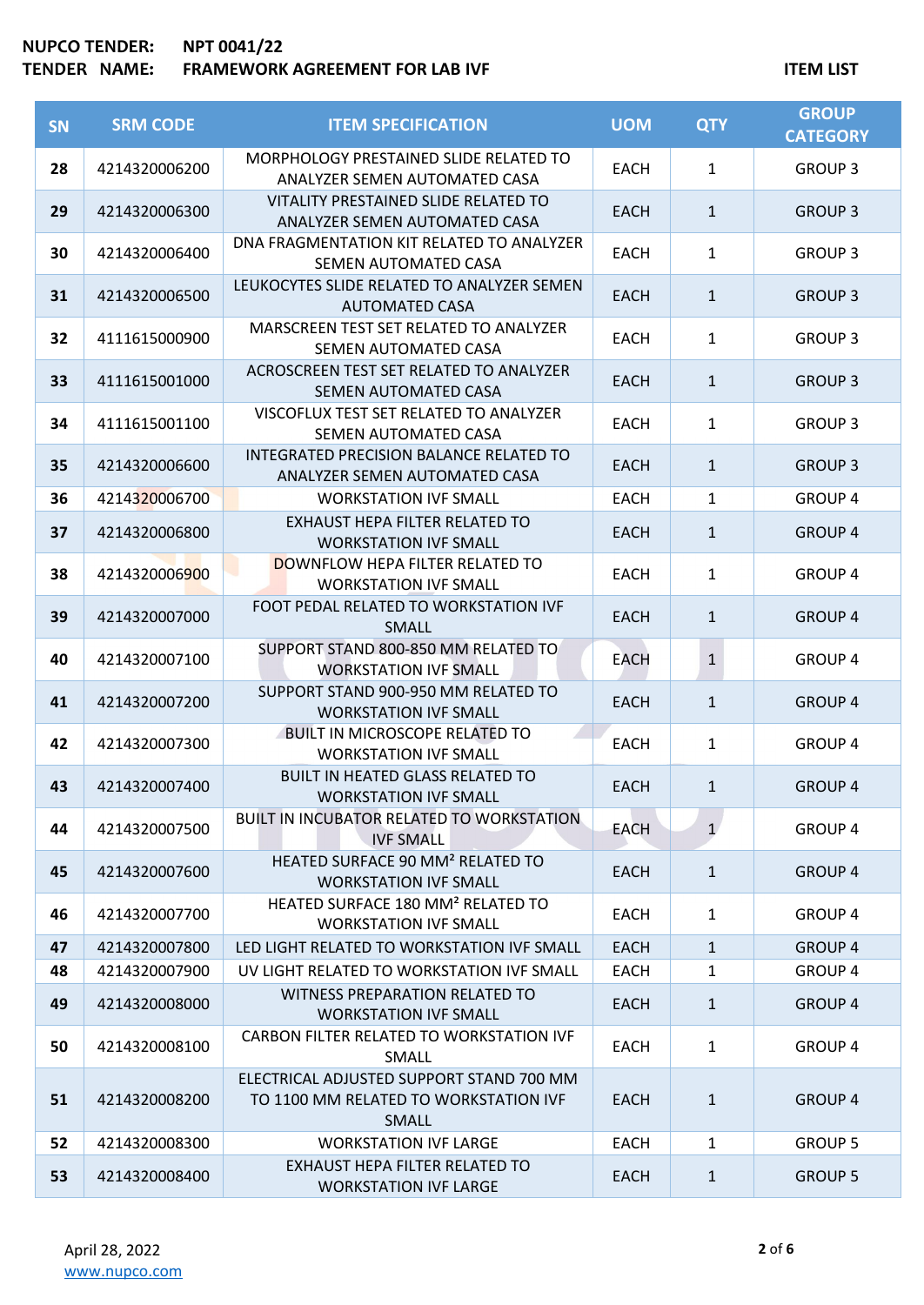## **NUPCO TENDER: NPT 0041/22**

# **TENDER NAME: FRAMEWORK AGREEMENT FOR LAB IVF ITEM ASSESSMENT ASSESSMENT POR LAB IVF**

| <b>SN</b> | <b>SRM CODE</b> | <b>ITEM SPECIFICATION</b>                                                                  | <b>UOM</b>  | <b>QTY</b>   | <b>GROUP</b><br><b>CATEGORY</b> |
|-----------|-----------------|--------------------------------------------------------------------------------------------|-------------|--------------|---------------------------------|
| 54        | 4214320008500   | DOWNFLOW HEPA FILTER RELATED TO<br><b>WORKSTATION IVF LARGE</b>                            | EACH        | $\mathbf{1}$ | <b>GROUP 5</b>                  |
| 55        | 4214320008600   | FOOT PEDAL RELATED TO WORKSTATION IVF<br><b>LARGE</b>                                      | <b>EACH</b> | $\mathbf{1}$ | <b>GROUP 5</b>                  |
| 56        | 4214320008700   | SUPPORT STAND 800-850 MM RELATED TO<br><b>WORKSTATION IVF LARGE</b>                        | <b>EACH</b> | $\mathbf{1}$ | <b>GROUP 5</b>                  |
| 57        | 4214320008800   | SUPPORT STAND 900-950 MM RELATED TO<br><b>WORKSTATION IVF LARGE</b>                        | <b>EACH</b> | $\mathbf{1}$ | <b>GROUP 5</b>                  |
| 58        | 4214320008900   | <b>BUILT IN MICROSCOPE RELATED TO</b><br><b>WORKSTATION IVF LARGE</b>                      | EACH        | $\mathbf{1}$ | <b>GROUP 5</b>                  |
| 59        | 4214320009000   | <b>BUILT IN HEATED GLASS RELATED TO</b><br><b>WORKSTATION IVF LARGE</b>                    | <b>EACH</b> | $\mathbf{1}$ | <b>GROUP 5</b>                  |
| 60        | 4214320009100   | BUILT IN INCUBATOR RELATED TO WORKSTATION<br><b>IVF LARGE</b>                              | <b>EACH</b> | $\mathbf{1}$ | <b>GROUP 5</b>                  |
| 61        | 4214320009200   | HEATED SURFACE 90 MM <sup>2</sup> RELATED TO<br><b>WORKSTATION IVF LARGE</b>               | <b>EACH</b> | $\mathbf{1}$ | <b>GROUP 5</b>                  |
| 62        | 4214320009300   | HEATED SURFACE 180 MM <sup>2</sup> RELATED TO<br><b>WORKSTATION IVF LARGE</b>              | <b>EACH</b> | $\mathbf{1}$ | <b>GROUP 5</b>                  |
| 63        | 4214320009400   | LED LIGHT RELATED TO WORKSTATION IVF LARGE                                                 | <b>EACH</b> | $\mathbf{1}$ | <b>GROUP 5</b>                  |
| 64        | 4214320009500   | UV LIGHT RELATED TO WORKSTATION IVF LARGE                                                  | <b>EACH</b> | $\mathbf{1}$ | <b>GROUP 5</b>                  |
| 65        | 4214320009600   | WITNESS PREPARATION RELATED TO<br><b>WORKSTATION IVF LARGE</b>                             | <b>EACH</b> | $\mathbf{1}$ | <b>GROUP 5</b>                  |
| 66        | 4214320009700   | CARBON FILTER RELATED TO WORKSTATION IVF<br>LARGE                                          | <b>EACH</b> | $\mathbf{1}$ | <b>GROUP 5</b>                  |
| 67        | 4214320009800   | ELECTRICAL ADJUSTED SUPPORT STAND 700 MM<br>TO 1100 MM RELATED TO WORKSTATION IVF<br>LARGE | <b>EACH</b> | $\mathbf{1}$ | <b>GROUP 5</b>                  |
| 68        | 4214320009900   | MICROSCOPE TESE                                                                            | <b>EACH</b> | $\mathbf{1}$ | <b>GROUP 6</b>                  |
| 69        | 4214320010000   | CAMERA ≥ 5 MEGA PIXEL RELATED TO<br>MICROSCOPE TESE                                        | <b>EACH</b> | $\mathbf{1}$ | <b>GROUP 6</b>                  |
| 70        | 4214320010100   | DISPLAY MONITOR 24 INCH RELATED TO<br><b>MICROSCOPE TESE</b>                               | <b>EACH</b> | $\mathbf{1}$ | <b>GROUP 6</b>                  |
| 71        | 4214320010200   | <b>INCUBATOR TRI-GAS LOW CAPACITY</b>                                                      | <b>EACH</b> | $\mathbf{1}$ | <b>GROUP 7</b>                  |
| 72        | 4214320010300   | GAS MIXER 1.5 L/MIN RELATED TO INCUBATOR<br>TRI-GAS LOW CAPACITY                           | <b>EACH</b> | $\mathbf{1}$ | <b>GROUP 7</b>                  |
| 73        | 4214320010400   | GAS MIXER 15 L/MIN RELATED TO INCUBATOR<br><b>TRI-GAS LOW CAPACITY</b>                     | <b>EACH</b> | $\mathbf{1}$ | <b>GROUP 7</b>                  |
| 74        | 4214320010500   | HUMIDITY BOTTLES RELATED TO INCUBATOR TRI-<br><b>GAS LOW CAPACITY</b>                      | <b>EACH</b> | 1            | <b>GROUP 7</b>                  |
| 75        | 4214320010600   | STACKING UNITE RELATED TO INCUBATOR TRI-GAS<br><b>LOW CAPACITY</b>                         | <b>EACH</b> | $\mathbf{1}$ | <b>GROUP 7</b>                  |
| 76        | 4214320010700   | INCUBATOR TRI-GAS MEDIUM CAPACITY                                                          | <b>EACH</b> | 1            | <b>GROUP 8</b>                  |
| 77        | 4214320010800   | GAS MIXER 1.5 L/MIN RELATED TO INCUBATOR<br>TRI-GAS MEDIUM CAPACITY                        | <b>EACH</b> | $\mathbf{1}$ | <b>GROUP 8</b>                  |
| 78        | 4214320010900   | GAS MIXER 15 L/MIN RELATED TO INCUBATOR<br>TRI-GAS MEDIUM CAPACITY                         | <b>EACH</b> | $\mathbf{1}$ | <b>GROUP 8</b>                  |
| 79        | 4214320011000   | STACKING UNIT RELATED TO INCUBATOR TRI-GAS<br>MEDIUM CAPACITY                              | <b>EACH</b> | $\mathbf{1}$ | <b>GROUP 8</b>                  |
| 80        | 4214320011100   | <b>INCUBATOR TRI-GAS HIGH CAPACITY</b>                                                     | <b>EACH</b> | $\mathbf{1}$ | GROUP <sub>9</sub>              |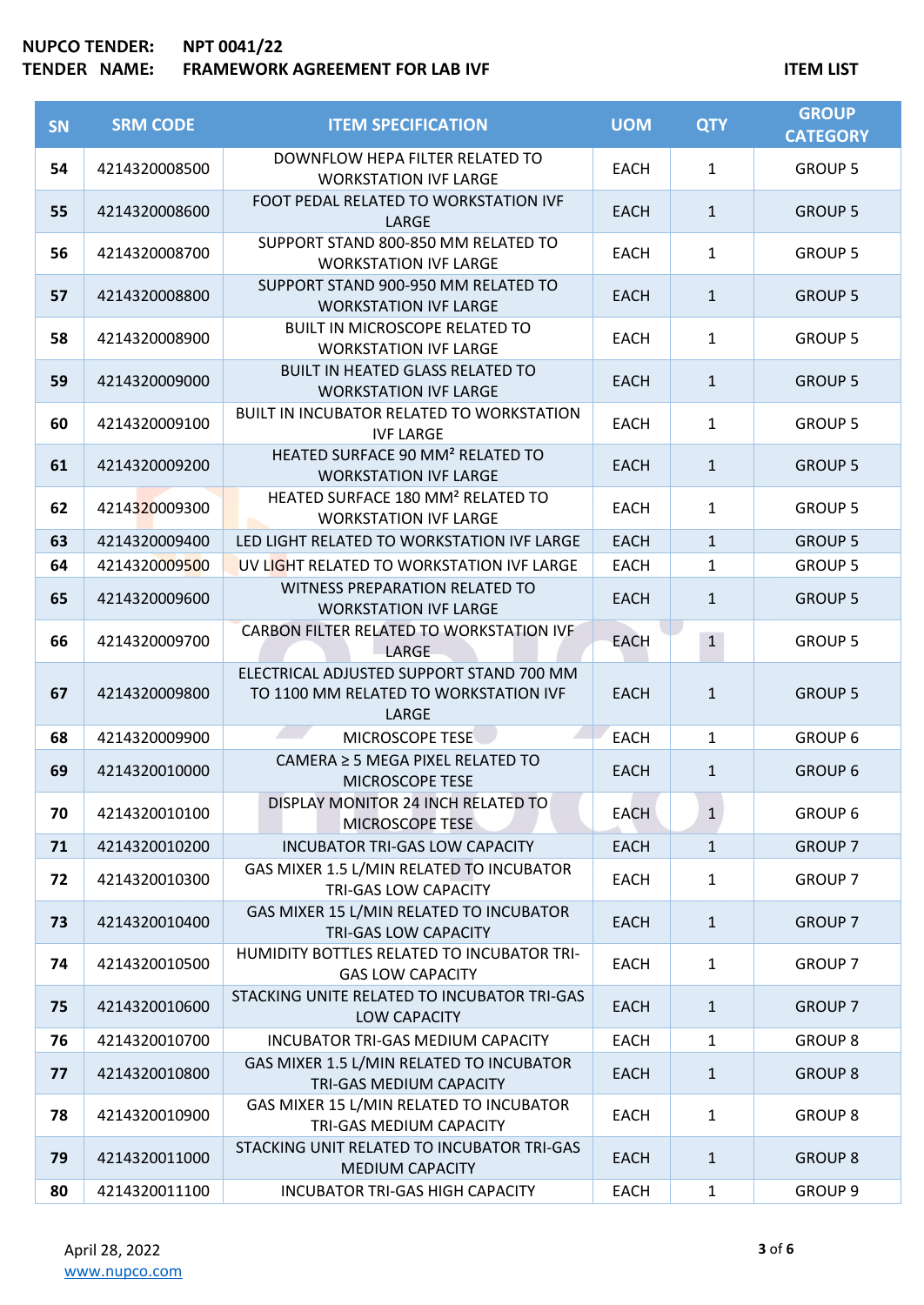# **NUPCO TENDER: NPT 0041/22**

# **TENDER NAME: FRAMEWORK AGREEMENT FOR LAB IVF ITEM ASSESSMENT ASSESSMENT POR LAB IVF**

| <b>SN</b> | <b>SRM CODE</b> | <b>ITEM SPECIFICATION</b>                                                           | <b>UOM</b>  | <b>QTY</b>   | <b>GROUP</b><br><b>CATEGORY</b> |
|-----------|-----------------|-------------------------------------------------------------------------------------|-------------|--------------|---------------------------------|
| 81        | 4214320011200   | STACKING UNIT RELATED TO INCUBATOR TRI-GAS<br><b>HIGH CAPACITY</b>                  | <b>EACH</b> | $\mathbf{1}$ | <b>GROUP 9</b>                  |
| 82        | 4214320011300   | <b>WARMER PLATE IVF</b>                                                             | <b>EACH</b> | $\mathbf{1}$ | GROUP 10                        |
| 83        | 4214320011400   | SURFACE PROTECTION FRAME RELATED TO<br><b>WARMER PLATE IVF</b>                      | <b>EACH</b> | $\mathbf{1}$ | <b>GROUP 10</b>                 |
| 84        | 4214320011500   | THERMOMETER HANDHELD IVF                                                            | <b>EACH</b> | $\mathbf{1}$ | GROUP 11                        |
| 85        | 4214320011600   | T TYPE CABLE RELATED TO THERMOMETER<br><b>HANDHELD IVF</b>                          | <b>EACH</b> | $\mathbf{1}$ | <b>GROUP 11</b>                 |
| 86        | 4214320011700   | RTD CABLE RELATED TO THERMOMETER<br><b>HANDHELD IVF</b>                             | <b>EACH</b> | $\mathbf{1}$ | GROUP 11                        |
| 87        | 4214320011800   | BATTERY RELATED TO THERMOMETER HANDHELD<br><b>IVF</b>                               | <b>EACH</b> | $\mathbf{1}$ | GROUP 11                        |
| 88        | 4214320011900   | <b>INJECTION SPERM INTRACYTOPLASMIC ICSI</b>                                        | <b>EACH</b> | 1            | GROUP <sub>12</sub>             |
| 89        | 4214320012000   | MICROSCOPE RELATED TO INJECTION SPERM<br><b>INTRACYTOPLASMIC ICSI</b>               | <b>EACH</b> | $\mathbf{1}$ | <b>GROUP 12</b>                 |
| 90        | 4214320012100   | HEATING GLASS RELATED TO INJECTION SPERM<br><b>INTRACYTOPLASMIC ICSI</b>            | <b>EACH</b> | 1            | <b>GROUP 12</b>                 |
| 91        | 4214320012200   | MICROMANIPULATOR RELATED TO INJECTION<br>SPERM INTRACYTOPLASMIC ICSI                | <b>EACH</b> | $\mathbf{1}$ | <b>GROUP 12</b>                 |
| 92        | 4214320012300   | <b>ANTI-VIBRATION TABLE RELATED TO INJECTION</b><br>SPERM INTRACYTOPLASMIC ICSI     | <b>EACH</b> | 1            | <b>GROUP 12</b>                 |
| 93        | 4214320012400   | MICROINJECTOR PNEUMATIC ≥ 40 MM RELATED<br>TO INJECTION SPERM INTRACYTOPLASMIC ICSI | <b>EACH</b> | $\mathbf{1}$ | GROUP <sub>12</sub>             |
| 94        | 4214320012500   | MICROINJECTOR HYDRAULIC ≥ 20 MM RELATED<br>TO INJECTION SPERM INTRACYTOPLASMIC ICSI | <b>EACH</b> | $\mathbf{1}$ | <b>GROUP 12</b>                 |
| 95        | 4214320012600   | <b>SUCTION PUMP IVF</b>                                                             | <b>EACH</b> | $\mathbf{1}$ | <b>GROUP 13</b>                 |
| 96        | 4214320012700   | ASPIRATION TUBE 2 MM RELATED TO SUCTION<br><b>PUMP IVF</b>                          | <b>EACH</b> | 1            | <b>GROUP 13</b>                 |
| 97        | 4214320012800   | ASPIRATION TUBE 3 MM RELATED TO SUCTION<br><b>PUMP IVF</b>                          | <b>EACH</b> | $\mathbf{1}$ | <b>GROUP 13</b>                 |
| 98        | 4214320012900   | ASPIRATION TUBE 4 MM RELATED TO SUCTION<br><b>PUMP IVF</b>                          | <b>EACH</b> | 1            | <b>GROUP 13</b>                 |
| 99        | 4214320013000   | ASPIRATION TUBE 200 CM MALE TO MALE<br>RELATED TO SUCTION PUMP IVF                  | <b>EACH</b> | $\mathbf{1}$ | <b>GROUP 13</b>                 |
| 100       | 4214320013100   | ASPIRATION TUBE 200 CM MALE TO FEMALE<br>RELATED TO SUCTION PUMP IVF                | <b>EACH</b> | $\mathbf{1}$ | GROUP 13                        |
| 101       | 4214320013200   | ASPIRATION TUBE 200 CM FEMALE TO MALE<br>RELATED TO SUCTION PUMP IVF                | <b>EACH</b> | $\mathbf{1}$ | <b>GROUP 13</b>                 |
| 102       | 4214320013300   | FILTER RELATED TO SUCTION PUMP IVF                                                  | <b>EACH</b> | 1            | <b>GROUP 13</b>                 |
| 103       | 4214320013400   | HOTPLATE RELATED TO SUCTION PUMP IVF                                                | <b>EACH</b> | $\mathbf{1}$ | GROUP 13                        |
| 104       | 4214320013500   | TUBE HOLDER RELATED TO SUCTION PUMP IVF                                             | <b>EACH</b> | $\mathbf{1}$ | <b>GROUP 13</b>                 |
| 105       | 4214320013600   | OVERFLOW BOTTLE RELATED TO SUCTION PUMP<br><b>IVF</b>                               | <b>EACH</b> | $\mathbf{1}$ | <b>GROUP 13</b>                 |
| 106       | 4214320013700   | INCUBATOR TRI-GAS AUTOMATED WITH TIME<br>LAPS LOW CAPACITY                          | <b>EACH</b> | $\mathbf{1}$ | GROUP 14                        |
| 107       | 4214320013800   | DISHES RELATED TO INCUBATOR TRI-GAS<br>AUTOMATED WITH TIME LAPS LOW CAPACITY        | <b>EACH</b> | $\mathbf{1}$ | GROUP 14                        |
| 108       | 4214320013900   | CARBON FILTER RELATED TO INCUBATOR TRI-GAS<br>AUTOMATED WITH TIME LAPS LOW CAPACITY | <b>EACH</b> | $\mathbf{1}$ | GROUP 14                        |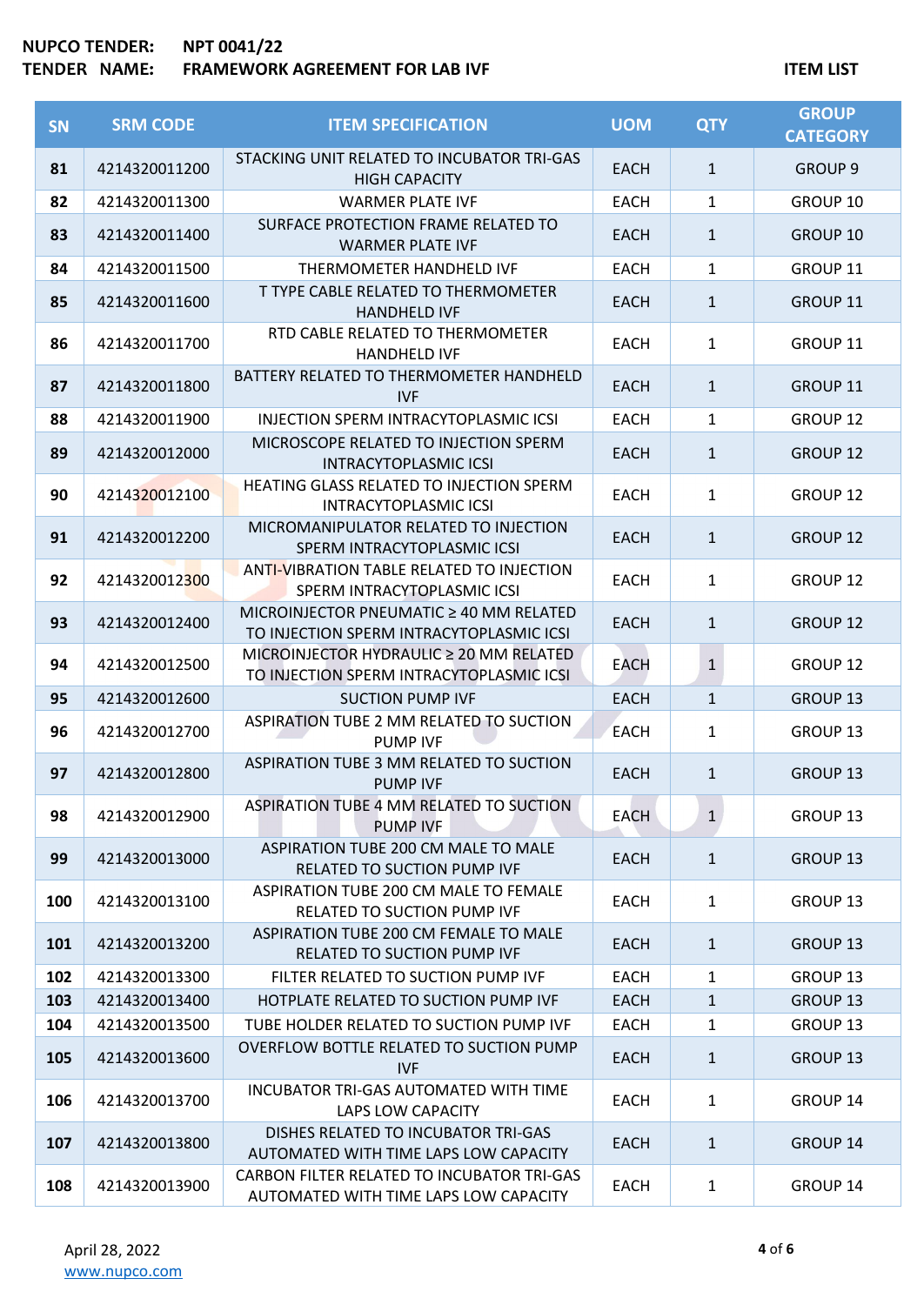## **NUPCO TENDER: NPT 0041/22 FRAMEWORK AGREEMENT FOR LAB IVF ITEM LIST**

| SN  | <b>SRM CODE</b> | <b>ITEM SPECIFICATION</b>                                                             | <b>UOM</b>  | <b>QTY</b>     | <b>GROUP</b><br><b>CATEGORY</b> |
|-----|-----------------|---------------------------------------------------------------------------------------|-------------|----------------|---------------------------------|
| 109 | 4214320014000   | HEPA FILTER RELATED TO INCUBATOR TRI-GAS<br>AUTOMATED WITH TIME LAPS LOW CAPACITY     | <b>EACH</b> | $\mathbf{1}$   | <b>GROUP 14</b>                 |
| 110 | 4214320014100   | <b>INCUBATOR TRI-GAS AUTOMATED WITH TIME</b><br><b>LAPS HIGH CAPACITY</b>             | <b>EACH</b> | $\mathbf{1}$   | GROUP 15                        |
| 111 | 4214320014200   | DISHES RELATED TO INCUBATOR TRI-GAS<br>AUTOMATED WITH TIME LAPS HIGH CAPACITY         | <b>EACH</b> | $\mathbf{1}$   | <b>GROUP 15</b>                 |
| 112 | 4214320014300   | CARBON FILTER RELATED TO INCUBATOR TRI-GAS<br>AUTOMATED WITH TIME LAPS HIGH CAPACITY  | <b>EACH</b> | $\mathbf{1}$   | GROUP 15                        |
| 113 | 4214320014400   | HEPA FILTER RELATED TO INCUBATOR TRI-GAS<br>AUTOMATED WITH TIME LAPS HIGH CAPACITY    | <b>EACH</b> | $\mathbf{1}$   | <b>GROUP 15</b>                 |
| 114 | 4214320014500   | <b>SEALER STRAW IVF</b>                                                               | <b>EACH</b> | $\mathbf{1}$   | GROUP 16                        |
| 115 | 4112171700100   | 0.25 ML STRAW RELATED TO SEALER STRAW IVF                                             | <b>EACH</b> | $\mathbf{1}$   | <b>GROUP 16</b>                 |
| 116 | 4112171700200   | 0.3 ML STRAW RELATED TO SEALER STRAW IVF                                              | <b>EACH</b> | $\mathbf{1}$   | GROUP 16                        |
| 117 | 4112171700300   | 0.5 ML STRAW RELATED TO SEALER STRAW IVF                                              | <b>EACH</b> | $\mathbf{1}$   | <b>GROUP 16</b>                 |
| 118 | 4214320014600   | STORAGE CRYOGENIC CANISTER TANK LOW<br><b>CAPACITY</b>                                | <b>EACH</b> | $\mathbf{1}$   | GROUP 17                        |
| 119 | 4214320014700   | TROLLEY RELATED TO STORAGE CRYOGENIC<br><b>CANISTER TANK LOW CAPACITY</b>             | <b>EACH</b> | $\mathbf{1}$   | <b>GROUP 17</b>                 |
| 120 | 4214320014800   | DIP STICK RELATED TO STORAGE CRYOGENIC<br>CANISTER TANK LOW CAPACITY                  | EACH        | $\mathbf{1}$   | GROUP 17                        |
| 121 | 4214320014900   | CRYO GLOVES LONG ARM RELATED TO STORAGE<br>CRYOGENIC CANISTER TANK LOW CAPACITY       | <b>EACH</b> | $\mathbf{1}$   | <b>GROUP 17</b>                 |
| 122 | 4214320015000   | CRYO GLOVES SHORT ARM RELATED TO STORAGE<br>CRYOGENIC CANISTER TANK LOW CAPACITY      | <b>EACH</b> | $\overline{1}$ | <b>GROUP 17</b>                 |
| 123 | 4214320015100   | CRYO GLOVES MED ARM RELATED TO STORAGE<br><b>CRYOGENIC CANISTER TANK LOW CAPACITY</b> | <b>EACH</b> | $\mathbf{1}$   | <b>GROUP 17</b>                 |
| 124 | 4214320015200   | FACE SHIELD RELATED TO STORAGE CRYOGENIC<br>CANISTER TANK LOW CAPACITY                | <b>EACH</b> | $\mathbf{1}$   | <b>GROUP 17</b>                 |
| 125 | 4214320015300   | ADJ HELMET RELATED TO STORAGE CRYOGENIC<br><b>CANISTER TANK LOW CAPACITY</b>          | <b>EACH</b> | $\mathbf{1}$   | <b>GROUP 17</b>                 |
| 126 | 4214320015400   | CRYO APRON RELATED TO STORAGE CRYOGENIC<br><b>CANISTER TANK LOW CAPACITY</b>          | <b>EACH</b> | 1              | GROUP 17                        |
| 127 | 4110303201400   | CRYO MARKER RELATED TO STORAGE CRYOGENIC<br><b>CANISTER TANK LOW CAPACITY</b>         | <b>EACH</b> | $\mathbf{1}$   | <b>GROUP 17</b>                 |
| 128 | 4214320015500   | CRYO CLAW RELATED TO STORAGE CRYOGENIC<br>CANISTER TANK LOW CAPACITY                  | <b>EACH</b> | $\mathbf{1}$   | GROUP 17                        |
| 129 | 4214320015600   | LN2 CYLINDER 180 L RELATED TO STORAGE<br>CRYOGENIC CANISTER TANK LOW CAPACITY         | <b>EACH</b> | $\mathbf{1}$   | <b>GROUP 17</b>                 |
| 130 | 4214320015700   | CANISTER RELATED TO STORAGE CRYOGENIC<br><b>CANISTER TANK LOW CAPACITY</b>            | <b>EACH</b> | $\mathbf{1}$   | GROUP 17                        |
| 131 | 4214320015800   | STORAGE CRYOGENIC CANISTER TANK MEDIUM<br><b>CAPACITY</b>                             | <b>EACH</b> | $\mathbf{1}$   | <b>GROUP 18</b>                 |
| 132 | 4214320015900   | TROLLEY RELATED TO STORAGE CRYOGENIC<br>CANISTER TANK MEDIUM CAPACITY                 | <b>EACH</b> | $\mathbf{1}$   | GROUP 18                        |
| 133 | 4214320016000   | DIP STICK RELATED TO STORAGE CRYOGENIC<br>CANISTER TANK MEDIUM CAPACITY               | <b>EACH</b> | $\mathbf{1}$   | <b>GROUP 18</b>                 |
| 134 | 4214320016100   | CRYO GLOVES LONG ARM RELATED TO STORAGE<br>CRYOGENIC CANISTER TANK MEDIUM CAPACITY    | <b>EACH</b> | $\mathbf{1}$   | GROUP 18                        |
| 135 | 4214320016200   | CRYO GLOVES SHORT ARM RELATED TO STORAGE<br>CRYOGENIC CANISTER TANK MEDIUM CAPACITY   | <b>EACH</b> | $\mathbf{1}$   | <b>GROUP 18</b>                 |